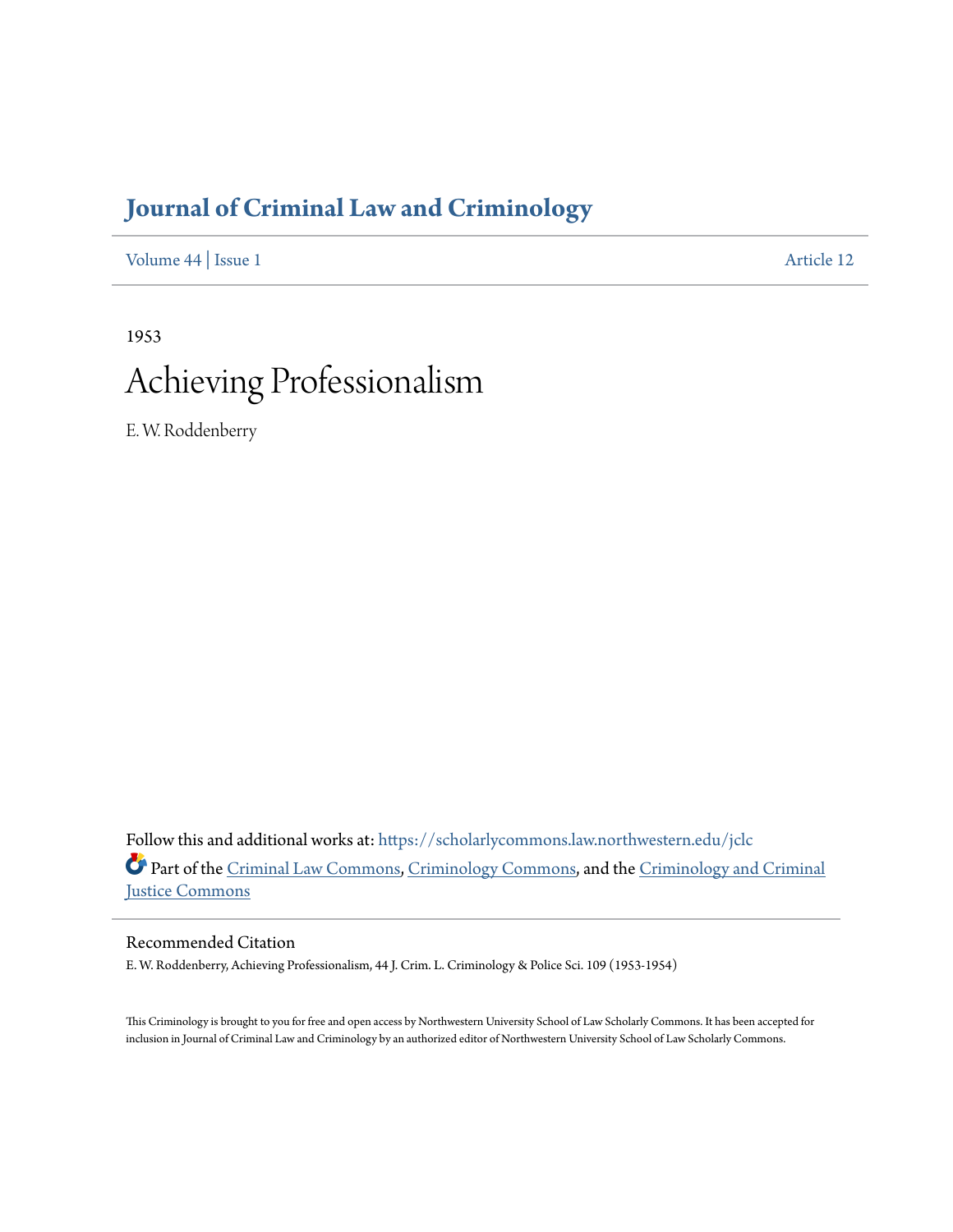### **ACHIEVING PROFESSIONALISM**

#### **E.** W. Roddenberry

The author is a graduate of Los Angeles City College with a major in Police Science and has been a member of the Los Angeles Police Department since 1949. After various field assignments, he was placed in the Research Section of the Public Information Division where his present duties include research and writing. **-EDITOR.**

During the past few years an increasing amount of attention has been directed **by** police officers toward a vague goal termed "professionalism." Some claim that it has been achieved,<sup>1</sup> others see it in the distant future, and still others regard it as unobtainable or undesirable. It is remarkable that although an enormous amount of interest is centered on the subject, there is very little agreement on exactly what the term denotes.

The word *profession* is derived from the Latin combination of *pro* (forth) and *fateri* (confess), meaning **"to** announce a belief." Hence the early use of the word concerned open or public avowals of faith or purpose. Religious orders still use the word in its original meaning. In early England "to profess" was to bind yourself by vow. Today the word and its participles are occasionally used with similar connotations, but such usage is becoming more and more restricted to formal English.

It was probably inevitable that certain occupations requiring public vows of faith or purpose should become known as professions. Originally there were three: Medicine, Law, and Theology. They were dignified **by** that title and set apart from other occupations because they were more than a livelihood; they represented a calling to some higher satisfaction than a commercial gain. Further, having high purpose, there was the promise of intellectual direction and occupational skill.

The early professions were built about philosophical or ethical codes. The common feature of these codes was some form of service to mankind. Although rigorous asceticism was seldom required, doctors, lawyers, and clergymen demonstrated enough selflessness down through the years to earn general respect.

In recent years usage his considerably expanded the meaning of the word *profession.* In its broadest sense it is used as an antonym of amateur; i.e., one who employs high skill in some pursuit thereby

 $\ddot{z}$ 

**<sup>1.</sup>** See Johnson, W. W. "Law Enforcement is a Profession" *PoL Ch. News 17,* **56-7, Nov. 1950; and** Kooken, **D. L. 'olicing... A Profession,"** *Mich. Pol. J. 20:13-14* Jan. **1951.**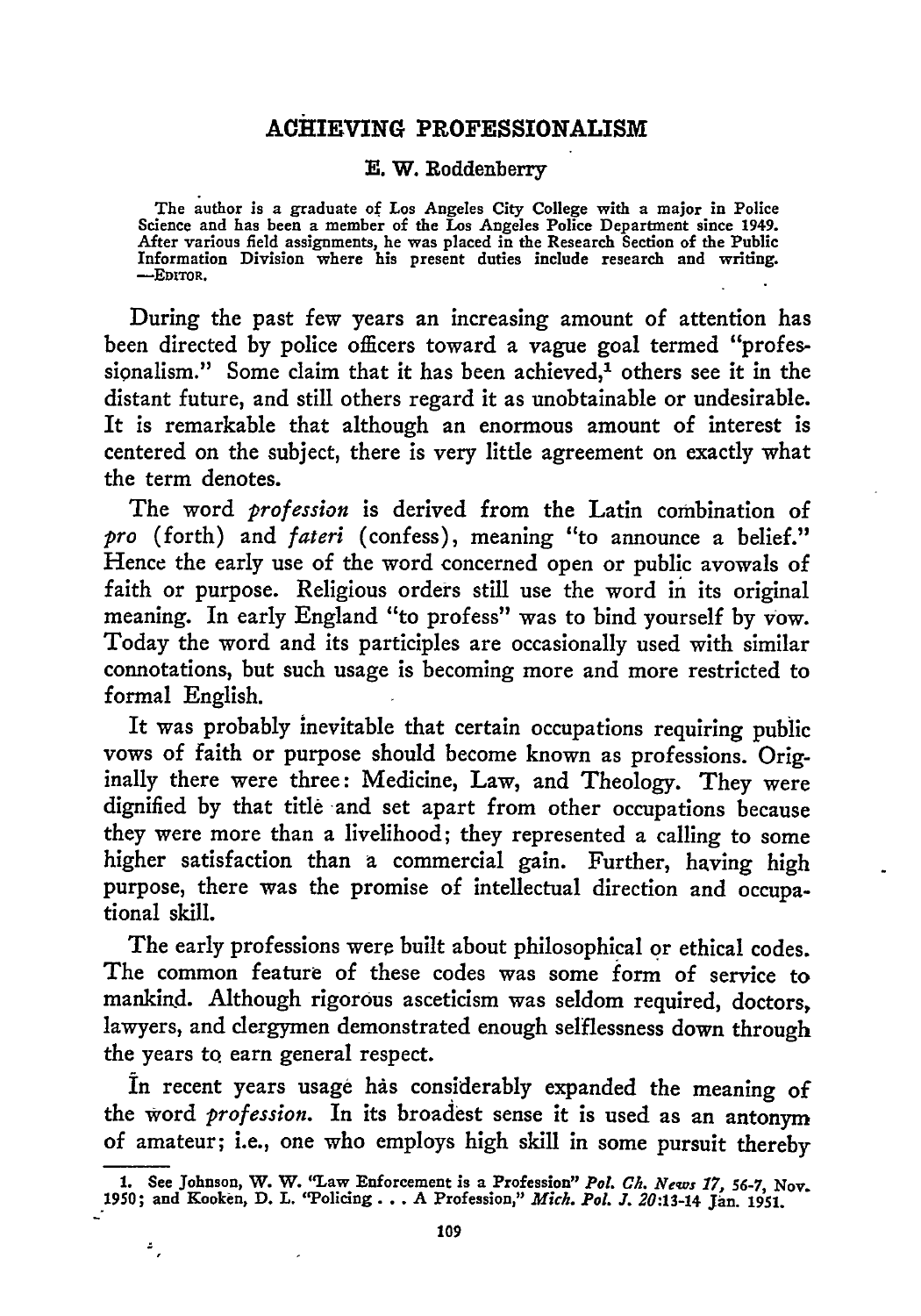gaining a livelihood from it. We hear of professional roller skaters, professional veterans, and even professional pickpockets.

Obviously, when policemen speak of becoming professionals they employ the word in some restrictive meaning. They use the word almost reverently, as if it concerns a clearly defined, ultimate goal. However, if such a goal exists it is nowhere clearly defined.<sup>2</sup> Doubtless every progressive policeman has definite concepts in mind when he uses the term, but they are individual concepts. There is on record no concise, exact, and completely acceptable definition of pro-' fessionalism to which the policeman can point, and say, "This is what we strive toward!"

To a limited extent the word still refers to the three original professions, plus those which, like the teaching profession, have earned that status. But accurate definition is somewhat complicated by the fact that many occupations have borrowed the title without earning it. There are claims of a writing profession, a burial profession, and even a hair-dressing profession.3 As a result, even among the experts, there is little agreement upon a common definition.

Carl F. Taeusch, a professor of philosophy well known for his work on professional ethics, defines a professibn as ". **.** . a limited and clearly marked group of men who are trained by education and experience to perform certain functions better than their fellow men."'4

Obviously, this is the broadest possible definition. Carpenters, salesmen, and tailors conceivably would qualify under this description. But while no sensible person would deny to such trades common dignity, it is apparent that they lack the philosophical direction that is commonly ascribed to professional men.

A still more restrictive definition is found in one of the recent studies of police administration which lists ten "earmarks" of a profession:<sup>5</sup>

- 1. An organized body of knowledge with definite techniques of procedure.
- 2. A code of ethics.
- 3. A group of trained men.
- 4. An organization drawing its membership from this group and comprising a significant part of them.
- 5. Definite qualifications for admission.
- **6.** Freedom to seek employment in any state or city where such services are required.
- 7. Established methods of recruit training.
- **8.** High prestige.

- *3. Ibid. 4. Professional and Business Ethics.* Henry Holt & Co., N.Y., 1926 **p. 5.**
- *5. Municipal Police Administration.* Inter. City **Mgrs.** Assoc. Chicago, **1950, p.** 42.

<sup>2. &</sup>quot;There is no universally accepted definition which clearly marks off the professions from other occupations." Robert **D.** Leigh *.The Public Library in the U.S.* **p. 186-7.**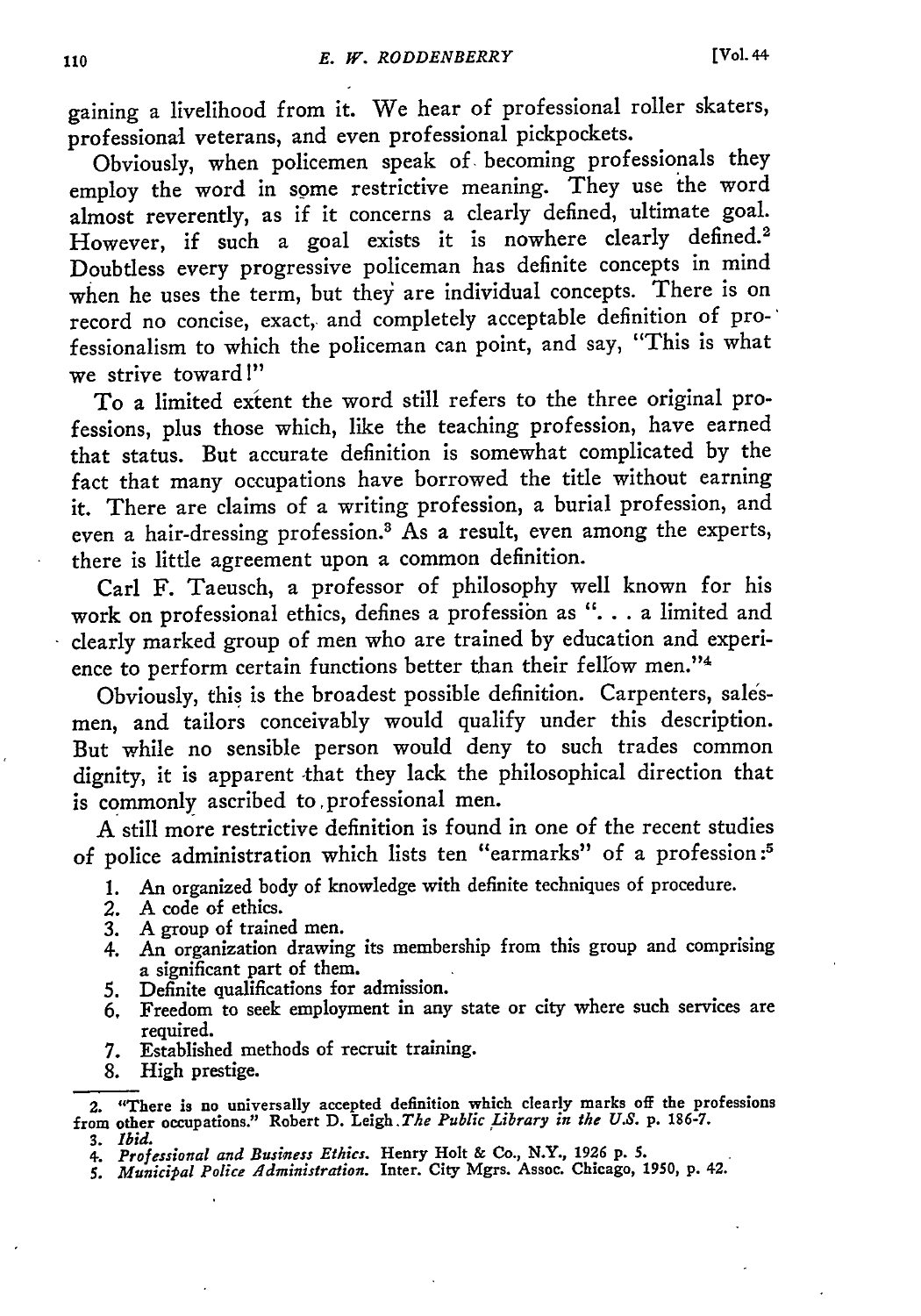- **9.** Merit promotions.
- **10.** Recruitment **by** open competitive examinations.

While this definition serves as a guide, it concerns (as the writer undoubtedly intended when he characterized the points as "earmarks") only the outward manifestations of a profession. Again, the description is somewhat broad. Several strictly commercial occupations would qualify under this ten-point listing. Motion picture cameramen with their **highly** selective organizations and rigorous training methods come closer to meeting these requirements than do attorneys, yet few will argue that attorneys are not professionals while cameramen are. Further, many of the qualifications listed in this definition are relative. The exact meaning of "high" prestige, "merit" promotions, and "established" training might be argued successfully from many premises.

Robert **D.** Leigh, writing in *The Public Library in the U. S.* offers another definition:

**". ..** a profession possesses specialized communicable techniques based upon: **(1)** prolonged intellectual training; (2) a content of training that includes generalization or principles; (3) the application of the principles in concrete profes- sional practice; a complex process requiring the exercise of disciplined individual judgment."<sup>6</sup>

Leigh's definition appears to be one of the best obtainable. Even **so,** it does not provide a clear demarcation between the selflessness and service ordinarily associated with professionalism and the purely commercial goals of other skilled occupations. Many non-professionals such as industrial personnel administrators, public relations experts, and others, undergo prolonged intellectual training, utilize general principles, and exercise the disciplined judgment necessary to apply such principles. Like the others, this definition lists some things true professions have in common but fails to distinguish clearly between professions and highly skilled occupations.

At this point a serious advocate of police professionalism is likely to find himself in somewhat of a quandary. He is certain that there is such a thing as professionalism, but its exact nature eludes him. He reasons that it cannot be merely a thing of academic degrees, of government licenses or oaths, and personal discipline, because he has known men with those qualifications who were clearly not professionals. He reasons that it cannot merely be a thing of honesty, courtesy, dignity, and unselfishness because those attributes are not confined to any

*<sup>,</sup>* **6. Columbia U. Press, New York, 1950, p. 86-8.**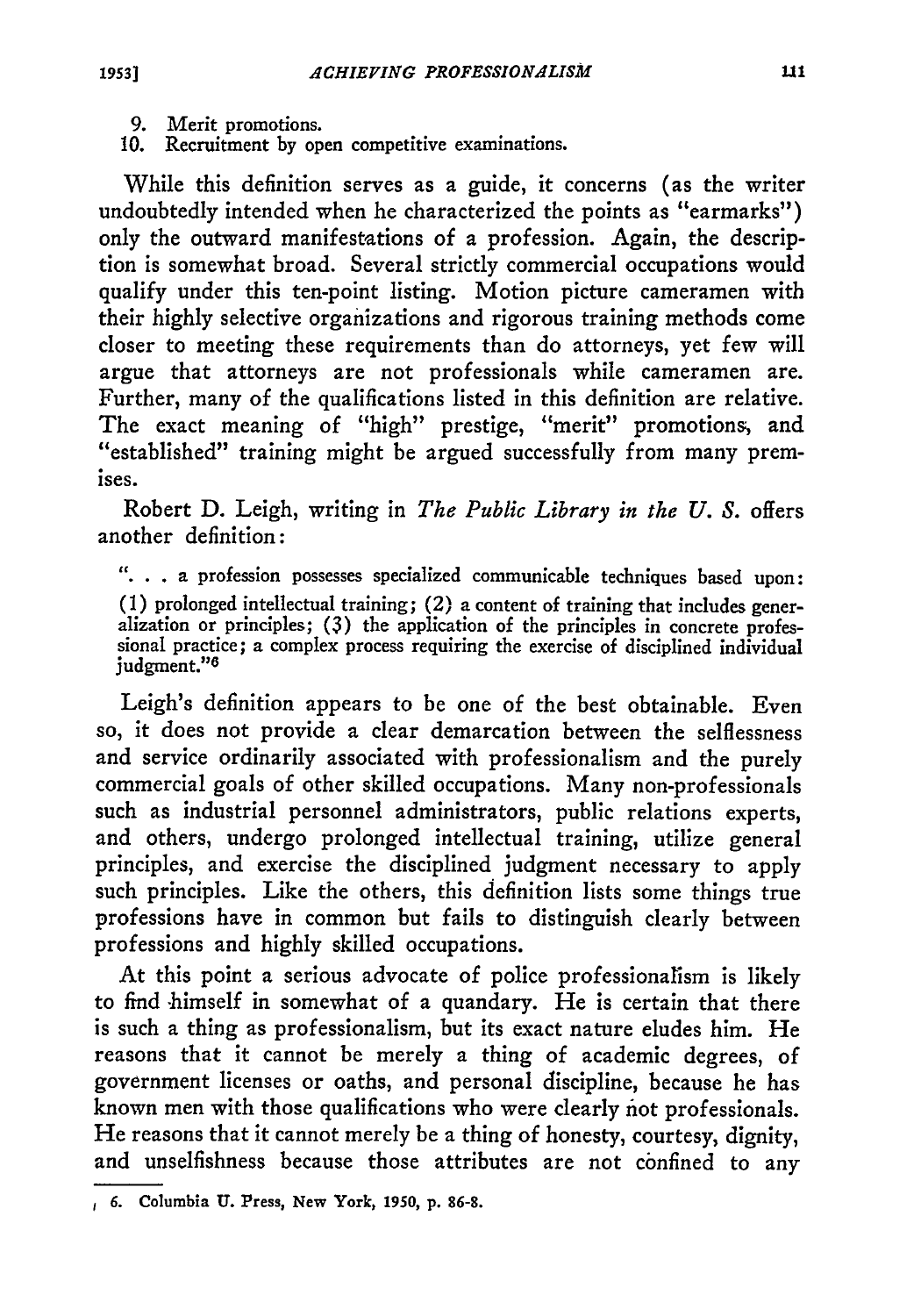single class of persons; an uneducated farm laborer will often display virtues superior to those of highly educated and skilled workers.

It is clear that professionalism, however elusive its definition, does exist. The lives of men like Pasteur, Darrow, and Schweitzer give visible proof that there are classes of endeavor clearly set aside from ordinary work-a-day trades. Nor is such endeavor limited to great names. Everyone has known simple doctors, attorneys, clergymen, educators, and even policemen, who were clearly set apart from others, and to whom the title professional is applied without second thought. This offers a clue. It appears the thing that sets these men apart is not the external features of their occupation, but the goals and reasons and beliefs found in the individuals within that occupation.

A different course of inquiry may yield more positive definition. It appears that there are two broad classifications of occupation:

- **1.** Those men who owe contractual obligations toward employers, and
- 2. Those men who owe sacred obligations toward mankind in general.

In the first class are laborers, craftsmen, and most businessmen. They have the right to work or not as their personal desires and requirements dictate. They may work rapidly or slowly, build securely or shoddily, fashion cleverly or ineptly, and at all times have the right to gauge their efforts, within limits of law, solely by the amount of remuneration received.

In the second class are found workers with broad obligations toward society which have their roots in religious or ethical philosophy. These are the professionals. They violate oath, belief, and purpose if the size of their fees affects their skill in practice.<sup>7</sup> This is an ideal, of course. Quacks, shysters, and racketeering evangelists bear little resemblance to the professional ideal. However, this does not erase the fact that each profession has its hard core of practical idealists who make professionalism a reality.

With this information, a new definition of profession is possible. It is not taken from dictionaries or etymologies and does not concern the outward appearances that are sometimes mistaken for professional attributes. The following definition is taken from a combination of observations: **(1)** the recorded opinions of professional men both

**<sup>7.</sup>** Adam Smith **(1723-90) in** his *"Wealth of Nations"* **Chapter** X, **Part** I, justifies **pro**fessional fees sufficient to attract capable men to practice: "We trust our health to the<br>physician: our fortunes and sometimes our life and reputation to the lawyer and attorney. Such confidence **could not** be safely reposed in people **of a** very mean **or low** condition."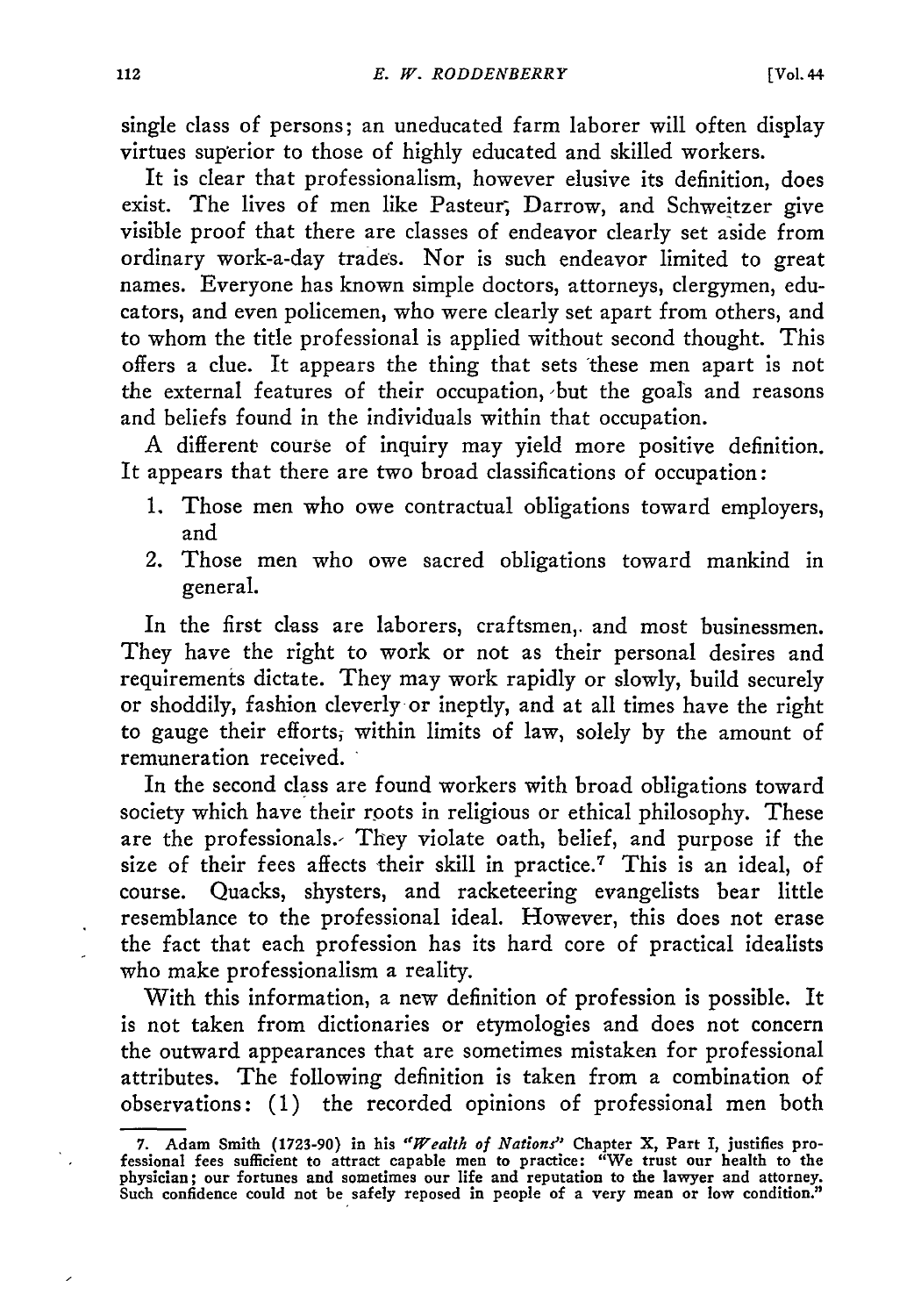living and deceased;<sup>8</sup> (2) the oaths, canons, and ethical codes of professional societies; **9** and, (3) popularly accepted principles of western religion and western philosophy.

A profession is that occupational group which practices its skills with the following basic obligations.

- **1. A** duty to serve mankind generally rather than self, individuals, or groups.
- 2. A duty to prepare as fully as practicable for service before entering active practice.
- 3. A duty to work continually to improve skills by all means available and to freely communicate professional information gained.
- 4. **A** duty to employ full skill at all times regardless of considerations of per- sonal gain, comfort, or safety, and to at all times assist fellow professionals upon demand.
- 5. **A** duty to regulate practice by the franchising of practitioners, setting the highest practicable intellectual and technical minimums; to accept and up- grade fellow professionals solely upon considerations of merit; to be constantly alert to protect society from fraudulent, substandard, or unethical practice through ready and swift disfranchisement.
- 6. **A** duty to zealously guard the honor of the profession by living exemplary lives publicly and privately, recognizing that injury to a group serving society, injures society.
- 7. **A** duty to give constant attention to the improvement of self-discipline, recognizing that the individual must be the master of himself to be the servant of others.

By these standards it is clear police work is not a profession. While tremendous strides have been made in late years toward improving its technology and further strides may develop a science of law enforcement, it must be borne in mind that the terms *science* and *profession* are not synonymous. For example, the fact that a science of medicine exists does not guarantee professional application of its principles. Professionalism is a subjective theory, concerned with the philosophy that directs the application of the body of knowledge. For this reason practical policemen must recognize that philosophy is a practical thing, not something only to dreamers and theorists; and if professionalism is to be acheived, attention must be directed as much to police philosophy as to police techniques. As one well-known writer states: "The police have had a certain morale for a generation or more, but it has been a pride in physical courage. It must come to be a pride in police work as a useful profession contributing to social

**<sup>8.</sup>** See: 'Ethical Standards in American Public Life" *The American Academy of Political and Social Science,* Vol. 280 March **1952;** also "Ethics in Police Service" *J. C. Law and Criminology* 38:61-74 and 172-186, May and July 1947; "The F.B.I. Code for Law Enforcement Officers"; and others.

*<sup>9.</sup> Ibid.*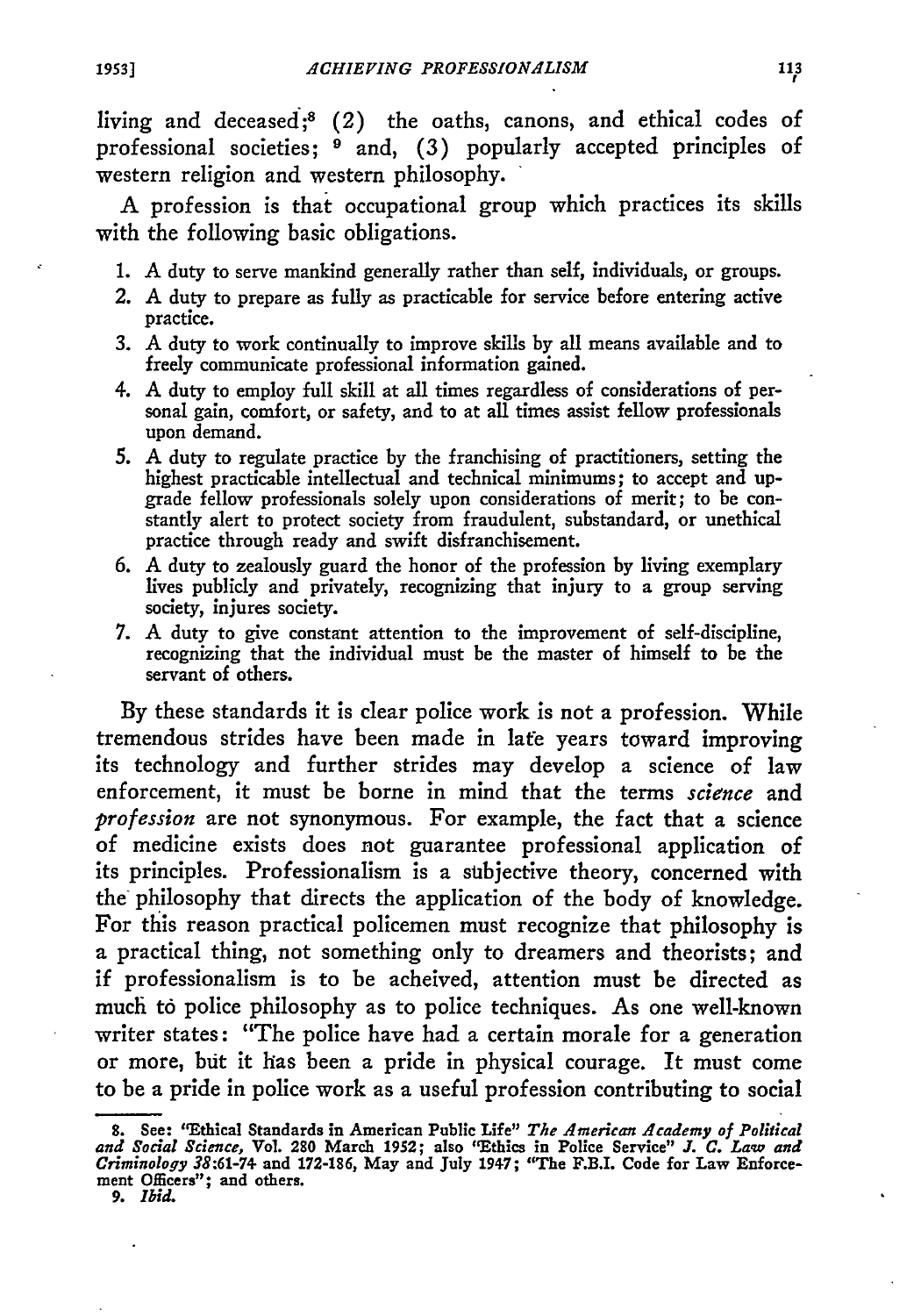welfare."<sup>10</sup> Another writer notes that standards by which to live and work are basic problems by commenting: "Practical men of affairs are groping about sincerely for help in their endeavors to secure some philosophical orientation of life."11

At least one question is unanswered: Should police work be a profession? A report from the National Occupation Council states: "The entire governmental structure is built upon a foundation of law and order, which, in turn, is entirely dependent upon efficient and honest police administration."<sup>12</sup> In other words, order is dependent upon law, and law is dependent upon enforcement. If this is true, police work has deep significance. The policeman shirks fundamental obligations if he considers himself mere contracted labor with freedom to prefer private advantage to public welfare. Woodrow Wilson, commenting upon the place of policemen in society, characterizes their obligations as "sacred and direct."<sup>13</sup>

It is more than remotely possible that the present drive toward police professionalism reflects a deep social need and that serious weaknesses in our political and social structure can be remedied by the emergence of a new profession. Certainly the obstacles are tremendous but probably no more formidable than those met by the early practitioners who faced fear, prejudice, and superstition in their forging of the medical profession. Moreover, the policeman has many guideposts in his march set by men such as Peel and Vollmer who demonstrated that obsfacles, however difficult, can be overcome. The greatest problems that lie ahead will be borne of the type of false reasoning which confuses difficulty with impossibility.

Few will disagree that society needs honest and efficient law enforcement of the highest type. Few will disagree that police work could attain a position equal with the most respected occupations if sincere and devoted effort were directed toward that goal. It is possible that this can be accomplished if the policeman felt pride in his place in the scheme of things. A final quotation indicates that such pride is justifiable and may lie dormant, needing only an awakening.

"To face alone, calmly and unflinchingly, all that is unspeakable in horror and tragedy in the varied community life of the streets of the towns; to risk, unhesitating, life and limb, and to offer ready sacrifice of self whenever the safety of the public demands it; and not

**<sup>10.</sup> Edwin Sutherland,** *Principles of Criminology.*

**<sup>11.</sup> Carl F. Taeusch,** *Professional and Business Ethics,* **Henry Holt & Co., N.Y. 1926, P.S. 12. Virgil E. Dickson,** *The Occupation of the Police Officer, N.Y.*

**<sup>13.</sup> Public Statement, 1919, during Boston Police Strike.**